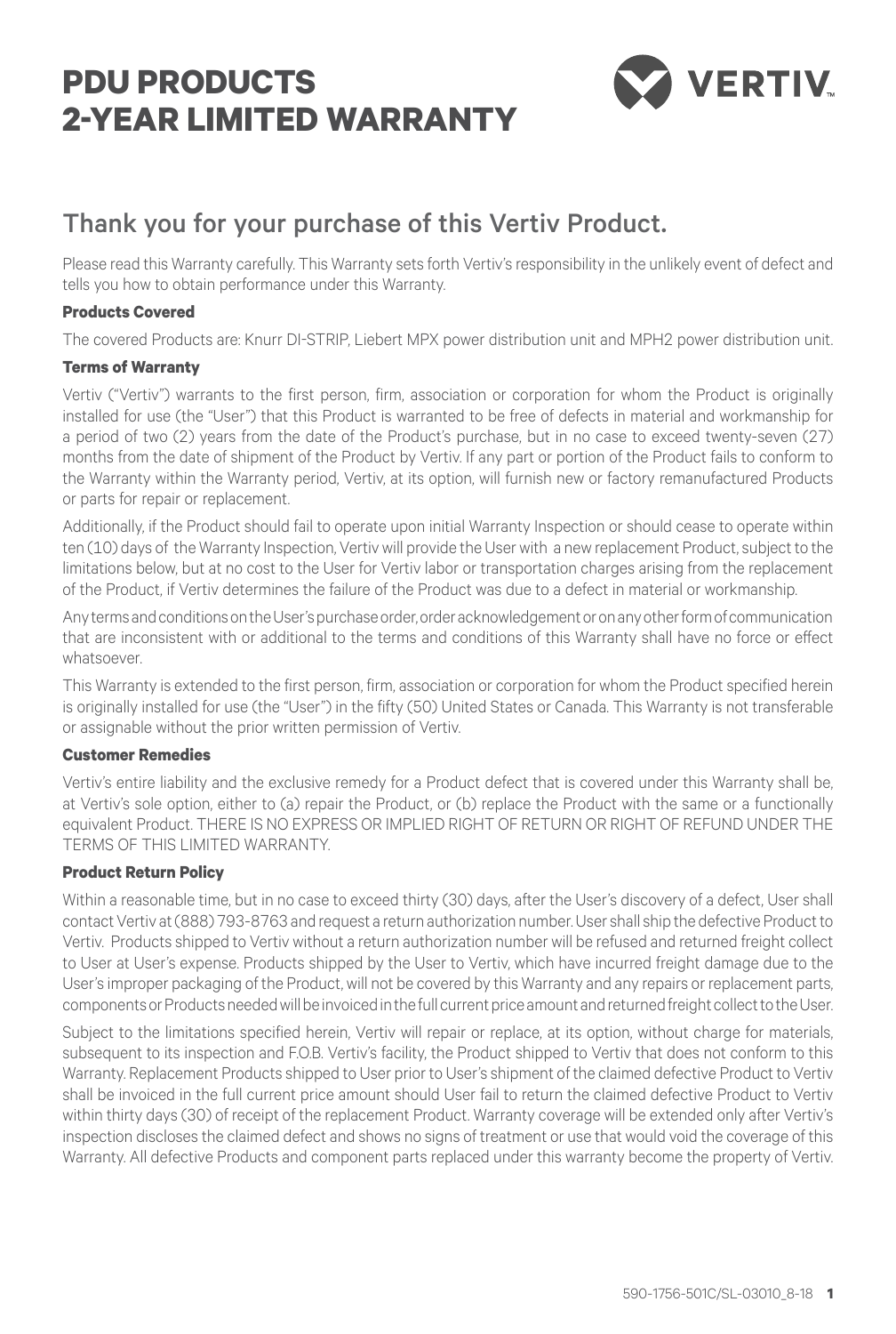### **Warranty Performance of Component Manufacturers**

It is Vertiv's practice, consistent with its desire to remedy Warranty defects in the most prompt and effective manner possible, to cooperate with and utilize the services of component manufacturers and their authorized representatives in the performance of work to correct defects in the Product components. Accordingly, Vertiv may utilize third parties in the performance of Warranty work, including repair or replacement hereunder, where, in Vertiv's opinion, such work can be performed in less time, with less expense or in closer proximity to the Product.

#### **Assignment of Warranties**

Vertiv assigns to the User any warranties which are made by manufacturers and suppliers of components of, and accessories for, the Product and which are assignable, but Vertiv makes NO REPRESENTATIONS as to the effectiveness or extent of such warranties, assumes NO RESPONSIBILITY for any matters which may be warranted by such manufacturers or suppliers and extends no coverage under this Warranty to such components or accessories.

#### **Drawings, Descriptions**

Vertiv warrants for the period and on the terms of the Warranty set forth herein that the Product will conform to the descriptions contained in applicable certified drawings, if any, Vertiv's final invoices, and to applicable Product brochures and manuals current as of the date of Product shipment ("Descriptions"). Vertiv does not control the installation and use of any Vertiv Product. Accordingly, it is understood that the Descriptions are NOT WARRANTIES OF PERFORMANCE and NOT WARRANTIES OF FITNESS FOR A PARTICULAR PURPOSE.

#### **Voiding Conditions**

THIS WARRANTY DOES NOT COVER DAMAGE OR DEFECT CAUSED BY misuse, failure to recharge batteries, improper application, wrong or inadequate electrical current or connection, negligence, inappropriate on-site operating conditions, corrosive atmosphere, repair by non-Vertiv designated personnel, accident in transit, tampering, alterations, exposure to the elements, Acts of God, theft, installation contrary to Vertiv's recommendations, or in any event if the Vertiv serial number has been altered, defaced, or removed.

Warranty is void if the battery is allowed to discharge below the minimum battery voltage cutoff point.

TO PREVENT SUCH DISCHARGE - DO NOT leave the unit POWER switch ON for more than two (2) days without AC power being supplied to the UPS. The battery must be recharged every three (3) months if not in use.

THIS WARRANTY DOES NOT COVER installation costs, fuse replacement, circuit breaker resetting or maintenance or service items and further, except as may be provided herein, does NOT include labor costs or any part thereof or charges to remove or reinstall the same at any premises of the User.

THE PRODUCTS LISTED IN THIS WARRANTY ARE NOT FOR USE IN THE CONTROL AREA OR ANY REACTOR CONNECTED OR SAFETY APPLICATIONS OR WITHIN THE CONTAINMENT AREA OF A NUCLEAR FACILITY OR WHERE THE PRODUCTS HAVE POTENTIAL FOR DIRECT PATIENT CONTACT OR WHERE A SIX (6) FOOT CLEARANCE FROM A PATIENT CANNOT BE MAINTAINED AT ALL TIMES. THE PRODUCTS LISTED IN THIS WARRANTY MAY BE USED IN APPLICATIONSINVOLVING LIFE-SUSTAINING OR LIFE-SUPPORTING DEVICES ONLY WHERE THE END-USE CUSTOMER HAS SIGNED VERTIV'S HEALTHCARE APPLICATION SALES AGREEMENT, OTHERWISE THE WARRANTY IS VOID.

REPAIR OR REPLACEMENT OF A DEFECTIVE PRODUCT OR PART THEREOF DOES NOT EXTEND THE ORIGINAL WARRANTY PERIOD.

# **Disclaimer**

THIS WARRANTY IS IN LIEU OF AND EXCLUDES ALL OTHER WARRANTIES, EXPRESS OR IMPLIED, INCLUDING MERCHANTABILITY, FITNESS FOR A PARTICULAR PURPOSE, AND NONINFRINGEMENT.

USER'S SOLE AND EXCLUSIVE REMEDY IS REPAIR OR REPLACEMENT OF THE Vertiv PRODUCT, AT Vertiv'S SOLE DISCRETION AS SET FORTH HEREIN.

IF the USER'S REMEDY IS DEEMED TO FAIL OF ITS ESSENTIAL PURPOSE BY A COURT OF COMPETENT JURISDICTION, Vertiv'S RESPONSIBILITY FOR PROPERTY LOSS OR DAMAGE SHALL NOT EXCEED THE NET PRODUCT PURCHASE PRICE.

Vertiv IS NOT RESPONSIBLE FOR INCIDENTAL EXPENSES SUCH AS REMOVAL/INSTALLATION SERVICES, DOWNTIME, ETC.

IN NO EVENT SHALL Vertiv ASSUME ANY LIABILITY FOR INDIRECT, SPECIAL, INCIDENTAL, EXEMPLARY OR CONSEQUENTIAL DAMAGES OF ANY KIND WHATSOEVER, INCLUDING WITHOUT LIMITATION, LOST PROFITS, BUSINESS INTERRUPTION OR LOSS OF DATA, WHETHER ANY CLAIM IS BASED UPON THEORIES OF CONTRACT, NEGLIGENCE, STRICT LIABILITY, TORT, OR OTHERWISE.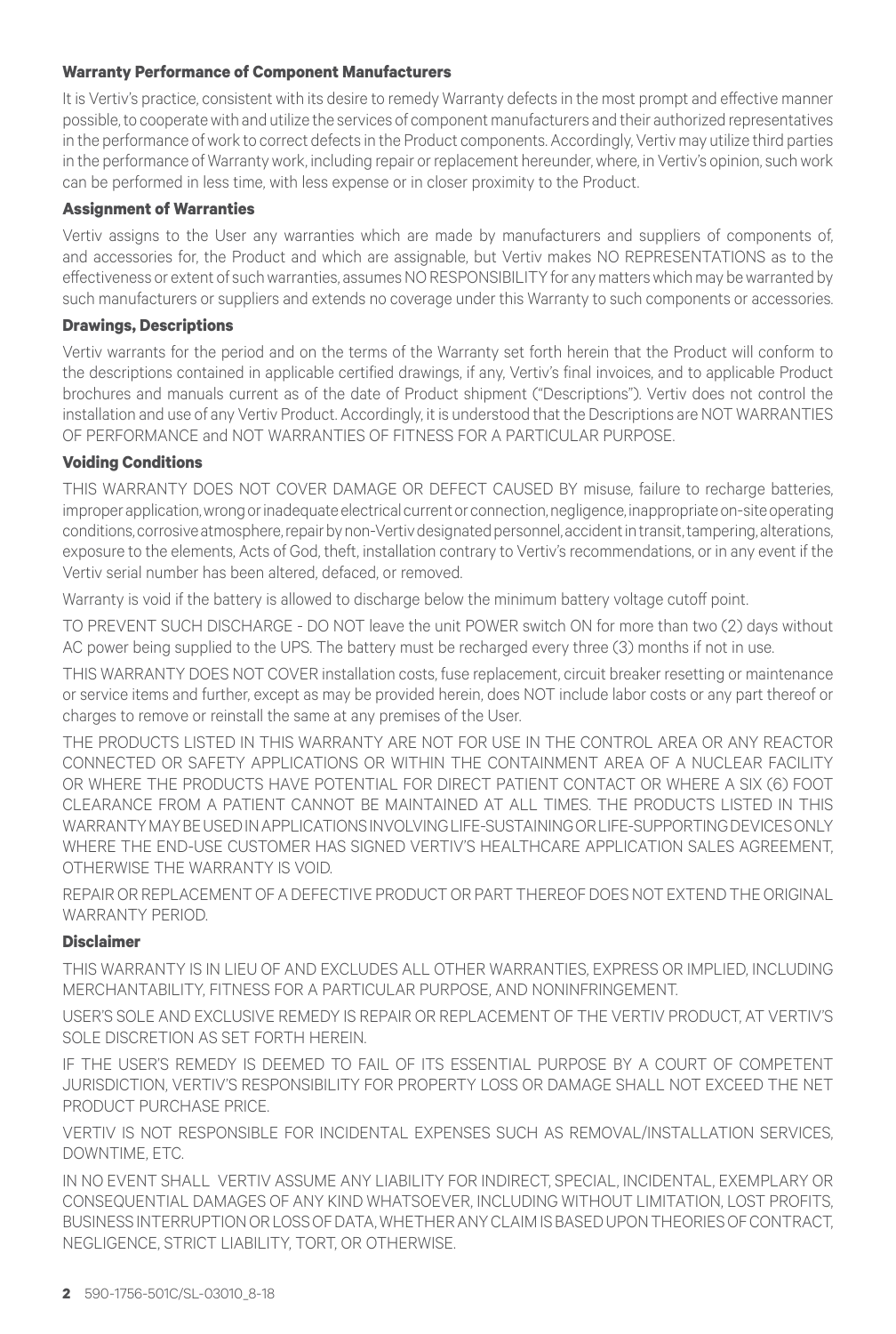#### **Miscellaneous**

NO SALESPERSON, EMPLOYEE, DISTRIBUTOR, RESELLER, OR AGENT OF Vertiv IS AUTHORIZED TO ADD TO OR VARY THE TERMS OF THIS WARRANTY. Warranty terms may be modified, if at all, only in writing and signed by a Vertiv officer. This Warranty may also be extended through the purchase of the (four) 4-year option of Vertiv's Hardware Maintenance Agreement.

Vertiv's obligations under this Warranty are conditioned upon Vertiv's timely receipt of full payment of the Product purchase price and any other amounts due. Vertiv reserves the right to supplement or change the terms of this Warranty in any subsequent warranty offering to the User or others.

In the event that any provision of this Warranty should be or becomes invalid and/or unenforceable during the Warranty period, the remaining terms and provisions shall continue in full force and effect.

This Warranty shall be governed by, and construed under, the laws of the State of Ohio, without reference to the conflict of laws principles thereof.

This Warranty represents the entire agreement between Vertiv and the User with respect to the subject matter herein and supersedes all prior or contemporaneous oral or written communications, representations, understandings or agreements relating to this subject.